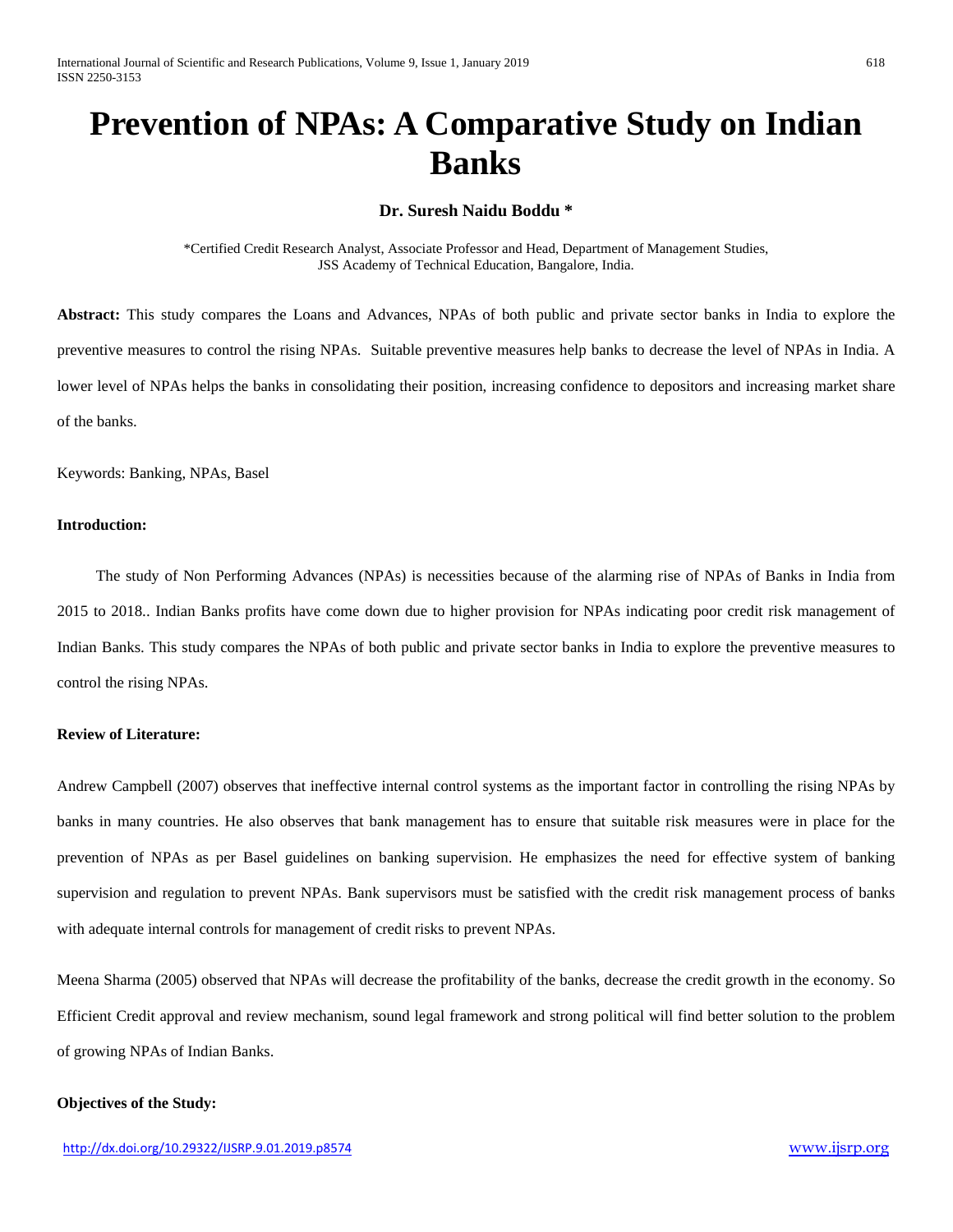- 1. Compare the advances and NPAs of Public and Private Sector Banks in India
- 2. Analyze the Risk Management practices of Public and Private Banks in India
- 3. Suggest Preventive Measures for reducing NPAs of Public and Private Banks.

# **Methodology of the Study:**

Analyze the data on existing NPAs, Risk management framework of both Public and Private Banks in India for the last three years by collecting secondary data from banks, RBI and internet sources.

# **Analysis, Interpretations and Suggestions:**

|      | <b>Public Sector Banks Gross NPAs (%)</b> | Private Sector Banks Gross NPAs (%) |  |  |
|------|-------------------------------------------|-------------------------------------|--|--|
|      |                                           |                                     |  |  |
| 2005 | 5.4                                       | 3.9                                 |  |  |
| 2006 | 3.7                                       | 2.5                                 |  |  |
| 2007 | 2.7                                       | 2.2                                 |  |  |
| 2008 | 2.2                                       | 2.5                                 |  |  |
| 2009 | 2.0                                       | 2.9                                 |  |  |
| 2010 | 2.2                                       | 2.7                                 |  |  |
| 2011 | 2.2                                       | 2.2                                 |  |  |
| 2012 | $\overline{3.0}$                          | 1.9                                 |  |  |
| 2013 | 3.6                                       | 1.8                                 |  |  |
| 2014 | 4.4                                       | 1.8                                 |  |  |
| 2015 | $\overline{5.0}$                          | 2.1                                 |  |  |
| 2016 | 9.3                                       | 2.8                                 |  |  |
| 2017 | 11.7                                      | 4.1                                 |  |  |
| 2018 | 14.6                                      | 4.6                                 |  |  |

# **Table 1: Gross NPAs of Indian Public and Private Sector Banks from 2005 to 2018**

Source: RBI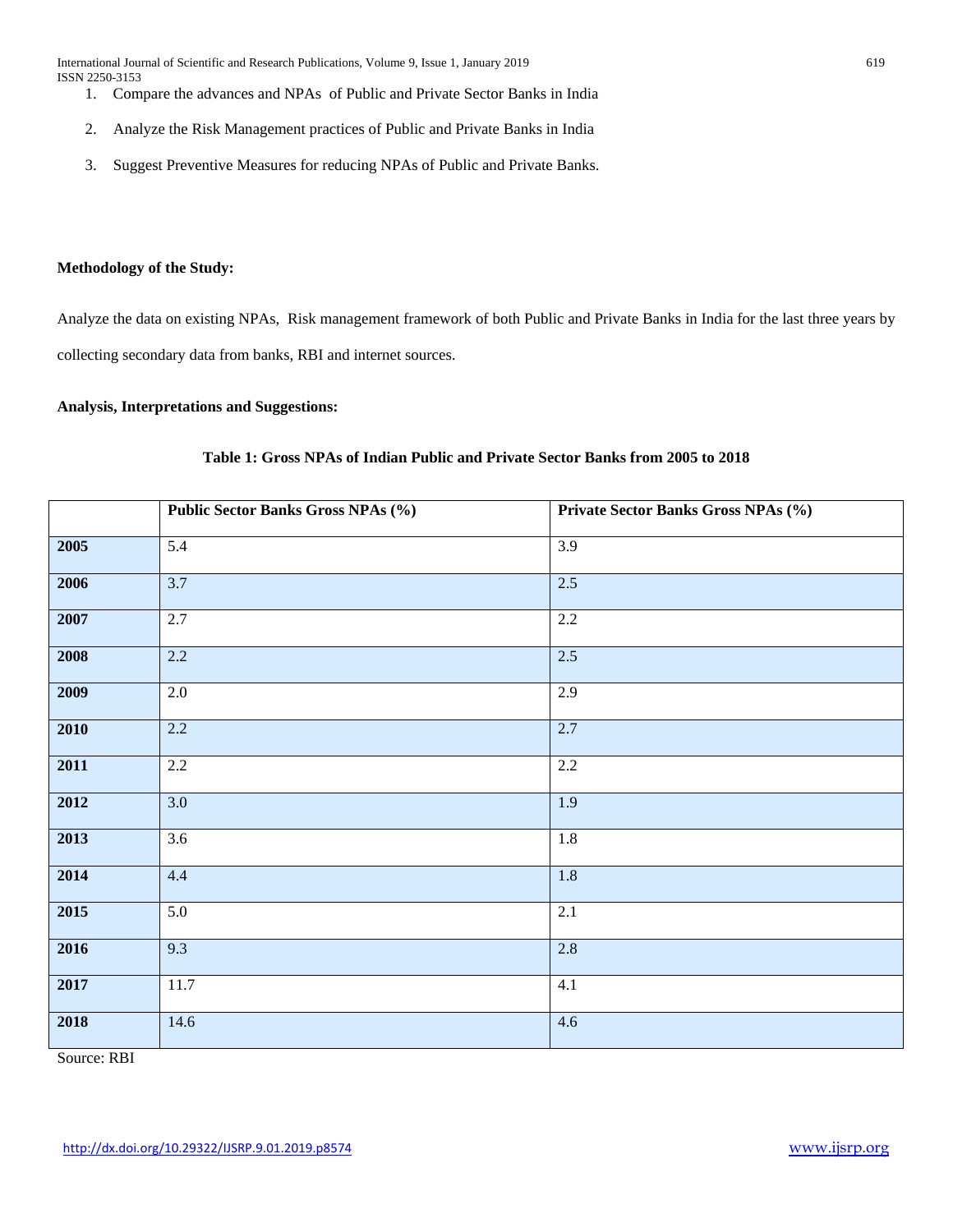

**Graph1: Gross NPAs of Public and Private Sectors Banks in India from 2005-2018**

# **Table II: Public and Private Sector Banks advances to sensitive sectors**

|                             | 2015    | 2016    | 2017     | 2018     |
|-----------------------------|---------|---------|----------|----------|
| <b>PUBLIC SECTOR BANKS</b>  | 8478012 | 9438330 | 10619911 | 11744076 |
| <b>PRIVATE SECTOR BANKS</b> | 4213026 | 5105458 | 5955673  | 7204958  |

Source :RBI



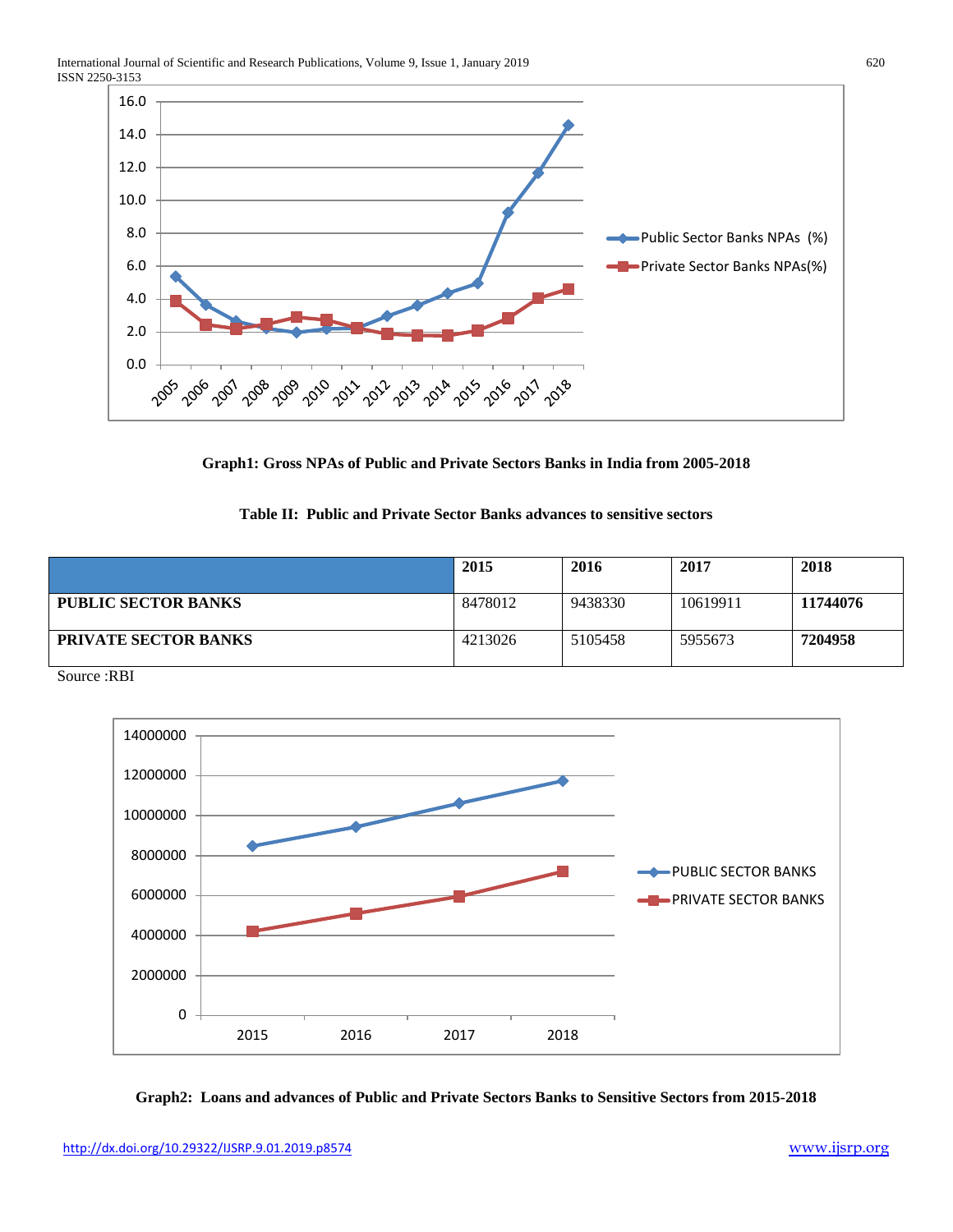It can be observed that public sector banks advances to Sensitive Sectors and NPAs are increasing more than Private sector banks in India during the study period.

# **Risk Management Framework:**

All the Banks in India are following standardized approach to credit risk in India prescribed by RBI as per Basel III guidelines. Basel III-Pillar 3 disclosures of Public and Private Sectors banks reveal that the industry wide exposure of private sector banks to sensitive sectors has decreased where as the exposure of public sector banks have increased. Private sector banks have increased retail loans than corporate loans during the study period. It indicates the weakness in analyzing the changing macro and industry factors by the public sectors in limiting their exposures to the respective sectors. It indicates the weakness in credit appraisal system followed at public sector banks. It also indicates that weakness in credit monitoring mechanism and governance at public sector banks in containing credit risk leading to rising NPAs in public sectors banks.

# **Preventive Measures for reducing Bank NPAs:**

Public sector banks need to strengthen the credit approval process using reliable data on changing market and Industry trends to limit their exposures to sensitive sectors.

Public sector banks has to change the loan review mechanism through advanced internal rating mechanism using sophisticated internal rating models as per Basel III advanced internal rating approach as depending on external rating model is not helping the banks for early recognition of the advances becoming NPAs.

Loan rating and loan officer rating using internal risk rating models is must for transparency and follow up of advances. Performance based incentives to loan review officers should be incorporated by the public sector banks.

# **Conclusion:**

The alarming level of NPAs of Public sectors banks will erode the confidence of depositors leading to decreased credit growth, profits and market share for public sector banks. So, Indian Public sector banks have to apply preventive measures to contain NPAs.

# **References**:

Andrew Campbell, 2007, Bank Insolvency and the problem of nonperforming loans, Journal of Banking Regulation, Vol9, 1 25-45.